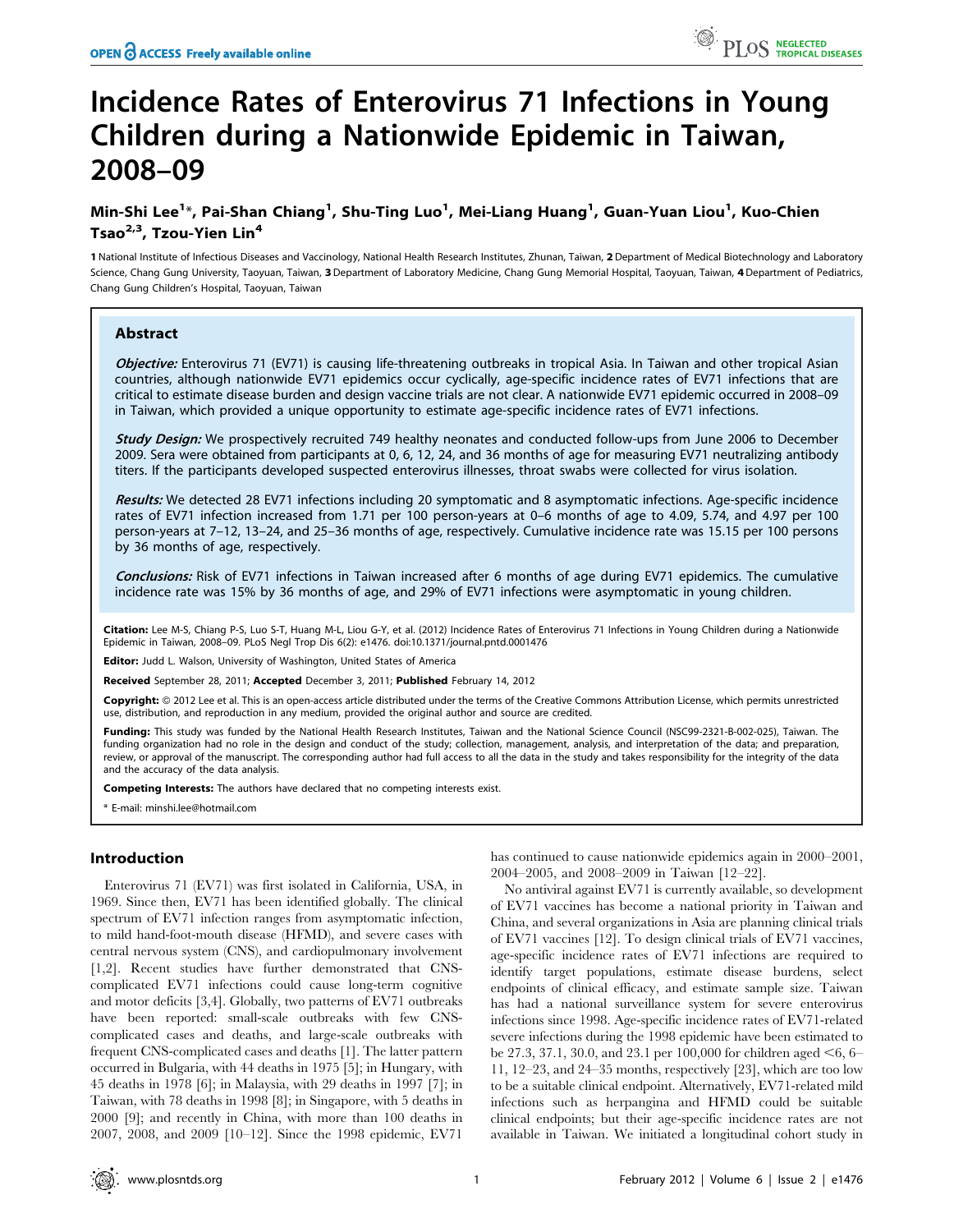#### Author Summary

Enterovirus 71 (EV71) was first isolated in California, USA, in 1969. Since then, EV71 has been identified globally. Recently, EV71 caused several life-threatening outbreaks in young children in tropical Asia. Development of EV71 vaccines becomes national priority in several Asia countries including Taiwan. To design clinical trials of EV71 vaccines, age-specific incidence rates of EV71 infections are required to identify target populations, estimate disease burdens, select endpoints of clinical efficacy, and estimate sample size. In Taiwan, nationwide EV71 epidemics occurred every 3–4 years but age-specific incidences of EV71 infection are not available. In 2006, we initiated a prospective cohort study in northern Taiwan to recruit neonates and follow up them. In 2008–09, a nationwide EV71 epidemic occurred and we found that age-specific incidence rates of EV71 infection increased from 1.71 per 100 person-years at 0–6 months of age to 4.09, 5.74, and 4.97 per 100 person-years at 7–12, 13–24, and 25–36 months of age, respectively. The cumulative incidence rate was 15% by 36 months of age, and 29% of EV71 infections were asymptomatic in young children. These findings would be helpful to development of EV71 vaccines in Taiwan and other Asian tropical countries.

2006 to estimate age-specific incidence rates of EV71 infection in young children in northern Taiwan.

## Methods

#### Ethics statement

Institutional review board approval was obtained from **Chang** Gung Memorial Hospital (CGMH) following the Helsinki Declaration; and written informed consent was obtained from all mothers of participating infants.

#### Study populations

Pregnant women having prenatal exams in CGMH were invited to participate in the study starting in June 2006. Sera were obtained from participating pregnant women and their children for measuring EV71 neutralizing antibody titers in the following schedule: pregnant women immediately before delivery; neonates at birth (cord blood); and infants at 6, 12, 24, and 36 months of age. About 20–30 participants were recruited every month. Parents were educated to contact study staff when their children developed suspected enterovirus illnesses (herpangina or HFMD). During enterovirus seasons, study staff actively contacted parents about suspected enterovirus illnesses by e-mail, telephone or text message. If the participating children developed suspected enterovirus illnesses, throat swabs were collected from these participating children for virus isolation. In previous studies, throat swabs were more sensitive than rectal swabs or feces for isolating EV71 viruses in acute EV71 cases [12]. Occasionally, pediatricians also collected throat swabs from the participating children who developed non-specific febrile illness for virus isolation during enterovirus seasons. We chose CGMH as a study site because it has large obstetric and pediatric populations and serves residents from both rural and urban areas in northern Taiwan [14,22–24]. In additional to the infant cohort study, clinical samples (throat swabs, rectal swabs, or stool samples) are routinely collected for virus isolation from hospitalized pediatric patients with suspected enterovirus infections (herpangina, HFMD, or non-specific febrile illness) in CGMH. Monthly distribution of EV71 isolation in pediatric inpatients the study hospital is based on the routine statistics and is anonymized. This information was used to decide EV71 seasons for data analysis. Data related to serum EV71 antibody titers in pregnant women, neonates and 6-month-old infants have been published previously [24] and this report focused on incidence rate of EV71 infections in the first three years of life.

#### Clinical and laboratory definitions

In this study, evidence of herpangina included oral ulcerations on anterior tonsillar pillars, soft palate, buccal mucosa, or uvula. Evidence of HFMD included oral ulcers on the tongue and buccal mucosa, and a vesicular rash on the hands, feet, knees, or buttocks. Nonspecific febrile illness was defined as a rectal temperature greater than  $38^{\circ}$ C without other symptoms. Laboratory evidence of EV71 infection was defined as the isolation of EV71 from a throat swab; or a  $\geq$ 4-fold rise or seroconversion in EV71 neutralizing antibody titers in paired sera samples. Asymptomatic EV71 infection was defined as a seroconversion in EV71 neutralizing antibody titers in paired sera samples without display of clinical symptoms during the period of collection of paired sera.

#### Virological analysis

Samples were inoculated into human embryonic fibroblast, LLC-MK2, HEp-2, and rhabdomyosarcoma cell cultures. When enteroviral cytopathic effect involved more than 50% of the cell monolayer, cells were scraped and subjected to indirect fluorescent antibody staining with enterovirus monoclonal antibodies [25].

#### Serologic assays

Laboratory methods for measuring EV71 serum neutralizing antibody titers followed standard protocols [26–27]. Twofold serially diluted sera (1:8–1:512) and a virus working solution containing  $100$   $TCID_{50}$  of  $EV71$  strain  $E59-TW-2002$  (B4 genotype) were mixed on 96-well microplates and incubated with rhabdomyosarcoma cells. A cytopathic effect was observed in a monitor linked with an inverted microscope after an incubation period of 4 to 5 days. The neutralization titers were read as the highest dilution that could result in a 50% reduction in the cytopathic effect. Each test sample was run simultaneously with cell control, serum control, and virus back titration. The starting dilution was 1:8; the cutoff level of seropositivity was set at 8. For deciding serostatus (positive or negative), sera were tested only at 1:8.

#### Statistical analysis

Since no EV71 infection was detected in our study cohort in 2006 and 2007 [22], observation time (person-months) for participants who returned for follow up during 2008 and 2009 were summed and converted to person-years to calculate agespecific incidence rates and 95% confidence interval (95% CI) based on the Poisson distribution [27]. Cumulative incidence rates were calculated for participants who returned for follow up; and 95% CIs of cumulative incidence rates were calculated based on the binominal exact distribution. Neutralization antibody titers were log-transformed to calculate the GMT and 95% CI. The statistical association between two nominal or ordinal variables was tested by the  $\chi^2$  test, Fisher's exact test, or the Mantel-Haenszel  $\chi^2$  test for trend, as appropriate. All statistical analyses were performed using Microsoft Excel (Microsoft, Redmond, WA, USA) or SAS (SAS Institutes, Cary, NC, USA).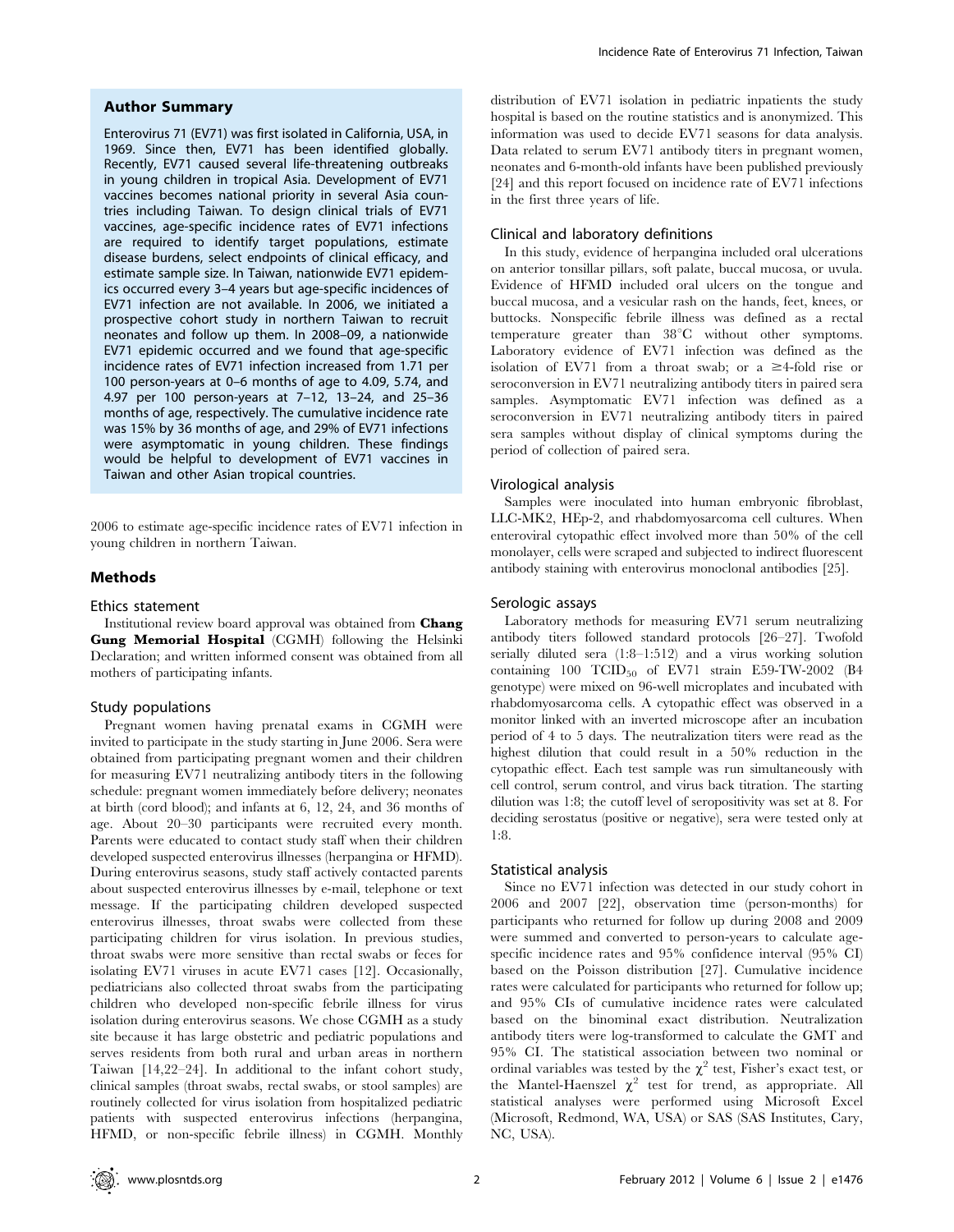## Results

## Enterovirus Surveillance

In CGMH, clinical samples are routinely collected for virus isolation from hospitalized pediatric patients with suspected enterovirus infections. From 2007 to 2009, 4691 pediatric inpatients were tested for enterovirus cultures and the enterovirus isolation rates in these three years were 14% (207/1475), 21% (420/1969), and 15% (181/1247), respectively. EV71 was isolated from 123 inpatients, including 5 cases in 2007, 104 cases in 2008, and 14 cases in 2009. Only 5 sporadic EV71 inpatients were detected in 2007, all in the middle of the year. In January 2008, EV71 inpatients began being detected again, with the numbers growing rapidly before peaking in June of that year and disappearing after July 2009 (Fig. 1). Overall, the pattern was consistent with that observed in the prospective cohort study.

#### Laboratory Diagnosis

Between June 2006 to June 2009, 749 neonates were recruited into the cohort study. In 2008–09, 124 herpangina and 9 HFMD cases were detected and 128 of them provided clinical samples (throat swabs or serum) for laboratory diagnosis. In addition, 20 children developing non-specific illnesses including fever, upper respiratory illness, and viral exanthema also provided clinical samples for laboratory diagnosis. Among 118 symptomatic children providing throat swabs for virus culture, 40 (34%) had enterovirus isolated and 5 were EV71. In total, 20 symptomatic EV71 infections were detected in the children's cohort study, including 5 herpangina cases, 6 HFMD cases, and 9 cases with the non-specific illnesses (Table 1). None of the EV71 cases identified in the cohort developed complications. Among the 20 symptomatic EV71 infections, all developed seroconversion and 9 of them provided throat swabs for virus culture in acute phase. In these 9 cases, EV71 and cytomegalovirus were isolated from 5 and 2 cases, respectively. Overall, the virus isolation rate was significantly lower than the seroconversion rates for detecting EV71 infections (4.2% vs.  $16.7\%$ ,  $P<0.01$ , Fisher's exact test). In addition, 8 asymptomatic EV71 infections were detected by seroconversion.

#### Incidence Rate

Between January 2008 and December 2009, 307, 391, 294, and 66 children returned for follow up and serum collections at 6, 12,

24, and 36 months of age, respectively. Overall, the follow-up rates at 6, 12, 24 and 36 months of age were 73%, 67%, 55% and 51%, respectively. The major reason for loss of follow-up was refusal of providing blood samples. As shown in Table 2, age-specific incidence rates of EV71 infections in young children increased gradually from 1.71 per 100 person-years at 0–6 months of age to 4.09, 5.74, and 4.97 per 100 person-years at 7–12, 13–24, and 25– 36 months of age, respectively. Table 3 shows the cumulative incidence rates, which increased from 0.65% (95% CI, 0.08%, 2.33%) at 6 months of age to 6.46% (95% CI, 3.94%, 9.91%) and 15.15 (95% CI, 7.51%, 26.1%) at 24 and 36 months of age, respectively.

Two children who acquired EV71 infections before 6 months of age were both asymptomatic and one of them had neutralizing antibody titer in cord blood (antibody titer 16). Among 7 children who acquired EV71 infections at 7–12 months of age, 2 were asymptomatic and 5 were symptomatic. The 2 asymptomatic cases both had neutralizing antibody titer in cord bloods and their maternal antibodies declined to undetectable level at 6 months of age. In contrast, only 2 of the 5 symptomatic cases had detectable EV71 neutralizing antibody in cord blood and their maternal antibodies also declined to undetectable level at 6 months of age. The 2 symptomatic cases with detectable maternal antibody in cord blood were infected at 7 and 9 months of age and the 3 symptomatic cases without detectable maternal antibody in cord blood were infected at 7, 8 and 9 months of age.

## Discussion

EV71 continues to cause disease with the potential for lifethreatening infections in Asian children. Development of EV71 vaccines has become a national priority in Taiwan and China. To design clinical trials of EV71 vaccines, age-specific incidence rates of EV71 infections are required to identify target populations and select study endpoints. In this study, risk of EV71 infections greatly increased after 6 months of age during EV71 epidemics, which is consistent with national surveillance data of severe EV71 infections and decline of maternal antibody by 6 months of age [23–24]. Furthermore, the cumulative incidence rate in young children was about 15% by 36 months of age after follow-up for 2 years, which is consistent with the results of seroprevalence studies conducted after the 1998 epidemic [23,28]. The follow-up rate by



Figure 1. Enterovirus 71 isolation in pediatric inpatients in Chang-Gung Memorial Hospital, Taiwan, 2007–2009. doi:10.1371/journal.pntd.0001476.g001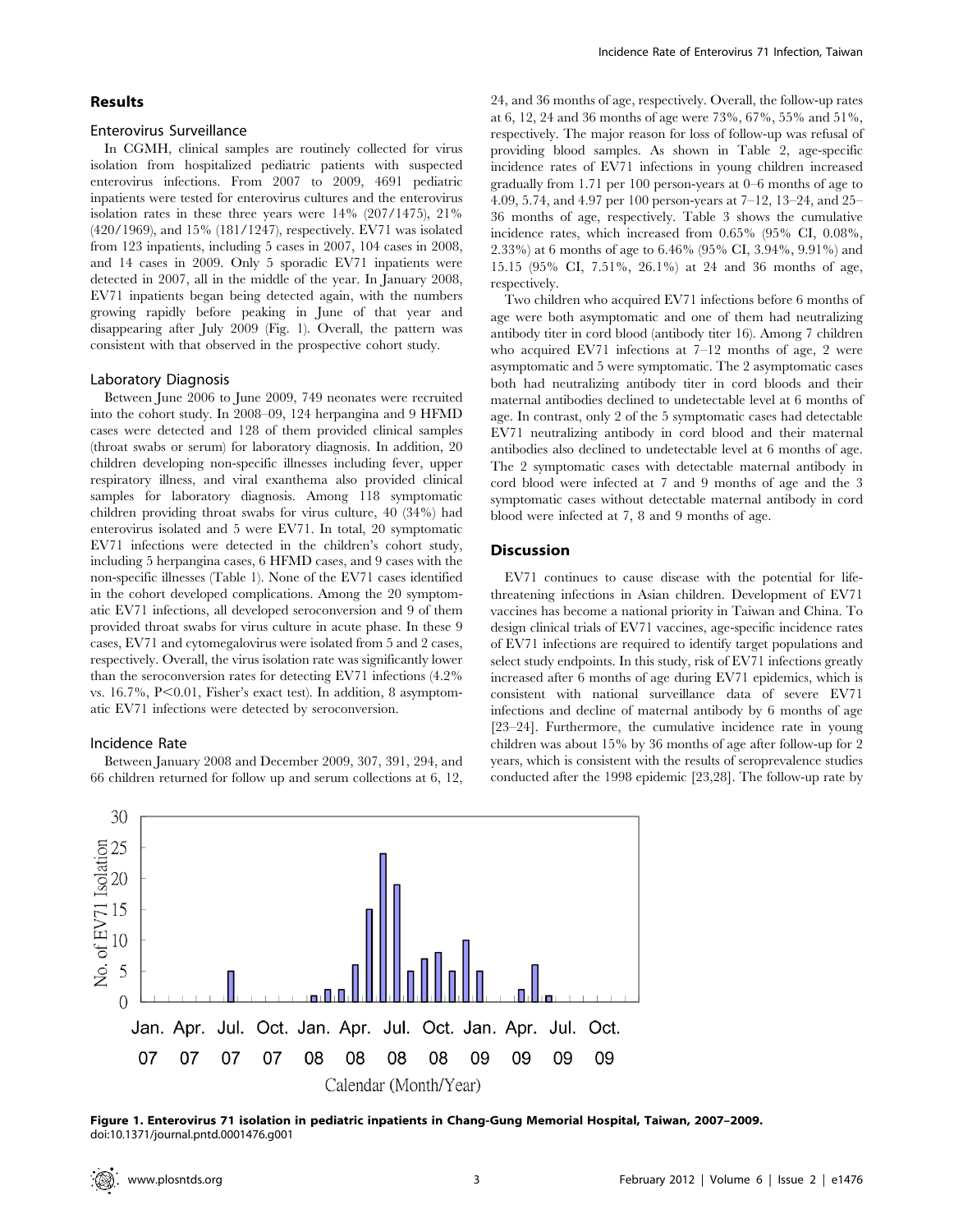Table 1. Laboratory diagnosis of symptomatic EV71 infections in young children, northern Taiwan, 2008–2009.

| <b>Clinical symptoms</b> | No. of cases | Diagnosis of EV71 infections by different assays |                       |                              |  |  |
|--------------------------|--------------|--------------------------------------------------|-----------------------|------------------------------|--|--|
|                          |              | <b>Virus isolation</b><br>$n/N$ (%)              | Serology<br>$n/N$ (%) | <b>Combined</b><br>$n/N$ (%) |  |  |
| Herpangina               | 124          | 2/100(2.0)                                       | 5/93(5.4)             | 5/119(4.2)                   |  |  |
| <b>HFMD</b>              | 9            | 3/6(50)                                          | 6/9(67)               | 6/9(67)                      |  |  |
| Other <sup>*</sup>       | 20           | 0/12(0)                                          | 9/18(50)              | 9/20 (50)                    |  |  |
| Total                    | 153          | 5/118(4.2)                                       | 20/120 (17)           | 20/148 (16)                  |  |  |

HFMD: hand-foot-mouth disease.

\*Including febrile illness, upper respiratory illness, and viral exanthema.

doi:10.1371/journal.pntd.0001476.t001

36 months of age was about 51% in our study but the major reason for loss of follow-up was refusal of providing blood samples. Meanwhile, 17 (61%) of the 28 EV71-infected children continue to return for follow-up. Overall, follow-up rates in EV71-infected and uninfected children differed slightly. Therefore, the substantial loss of follow-up in our study may not cause significant bias in calculation of incidence. However, our cohort study was conducted in northern Taiwan and more severe EV71 cases were reported in southern Taiwan than in northern Taiwan during the 2008–2009 epidemic. It should be cautious about extrapolating finding of this study to whole Taiwan. In addition, EV71 epidemics occurred every 3–4 years in the past 10 years in Taiwan, which may greatly affect the estimation of age-specific incidence rates.

In addition, in our prospective cohort 29% of EV71 infections in young children were asymptomatic, 32% had non-specific illness, and 39% developed herpangina/HFMD. In a retrospective study conducted in Taiwan in 1999, Chang et al. found that 29% of 484 EV71-seropositive children  $\leq 6$  years of age developed herpangina/HFMD and 71% were asymptomatic [23]. In a prospective hospital-based case-finding study conducted in a medical center in 2001–02, 6% of 183 EV71 infections in children  $\leq$ 18 years of age were asymptomatic, 13% developed non-specific illnesses, and 71% developed herpangina/HFMD [14]. It is hard to compare our study with the other two studies due to differences in study designs, age groups, laboratory diagnosis, and genotypes of circulating EV71. Overall, the retrospective study could not differentiate EV71 infections with non-specific illnesses from asymptomatic EV71 infections and the prospective hospital-based case-finding study would underestimate the proportion of asymptomatic infections. Therefore, our prospective infant cohort study is more likely to reflect occurrences of EV71 infections in the community.

Due to small sample size, our prospective study could not detect any complicated EV71 infections. In the prospective hospitalbased case-finding study, 21% of 183 EV71 infections in children  $\leq$ 18 years of age developed neurological complications such as meningitis and encephalitis [14]. Based on national severe enterovirus surveillance with virus isolation and two cross-sectional serosurveys, Lu et al. estimated that 130617 Taiwanese children aged  $\leq$ 3 years were infected with EV71 infections in 1998 and that 273 (0.21%) of these infected children developed neurological complications [28]. Overall, the prospective hospital-based casefinding study would overestimate the proportion of EV71 infections with neurological complications and the national surveillance data would underestimate the proportion of EV71 infections with neurological complications.

Interestingly, we found that the 2 children who acquired EV71 infections before 6 months of age were both asymptomatic and their EV71 neutralizing antibody titers at birth, 6 and 12 months of age were 16, 256 and 32, and  $\leq 8$ , 128 and no serum collected at 12 months of age, respectively. Chang et al. [23] also found that  $children < 6$  months of age were more likely to develop asymptomatic EV71 infections than children  $\geq 6$  months of age. These observations may indicate that maternal antibody may provide protection against symptomatic EV71 infections in young infants even though EV71-specific maternal antibody may have declined to undetectable levels in these young infants.

Current standard methods for laboratory diagnosis of EV71 infections include virus isolation and serum neutralizing antibody

| <b>Table 2.</b> Age-specific incidence rates of enterovirus 71 infection in northern Taiwan, 2008–09. |  |  |  |  |  |  |
|-------------------------------------------------------------------------------------------------------|--|--|--|--|--|--|
|-------------------------------------------------------------------------------------------------------|--|--|--|--|--|--|

| Age<br>(months) | No. of persons (person-<br>month) followed | No. of infections | Incidence rate $#$<br>$(95\% \, \text{Cl}^3)$ |              |                    |
|-----------------|--------------------------------------------|-------------------|-----------------------------------------------|--------------|--------------------|
|                 |                                            | Symptomatic       | Asymptomatic*                                 | <b>Total</b> |                    |
| $0 - 6$         | 307 (1407)                                 | 0                 |                                               |              | 1.71(0.21, 6.16)   |
| $7 - 12$        | 391 (2052)                                 |                   |                                               |              | 4.09(1.65, 8.43)   |
| $13 - 24$       | 294 (3343)                                 | 13                |                                               | 16           | 5.74 (3.28, 9.33)  |
| $25 - 36$       | 66 (724)                                   |                   |                                               |              | 4.97 (1.03, 14.53) |
| Total           |                                            | 20                | 8                                             | 28           |                    |

\*Asymptomatic infection is identified based on seroconversion of EV71 neutralizing antibody in scheduled blood samples.

 $^{\#}$ per 100 person-vears.

\$95% confidence interval calculated based on the Poisson distribution.

doi:10.1371/journal.pntd.0001476.t002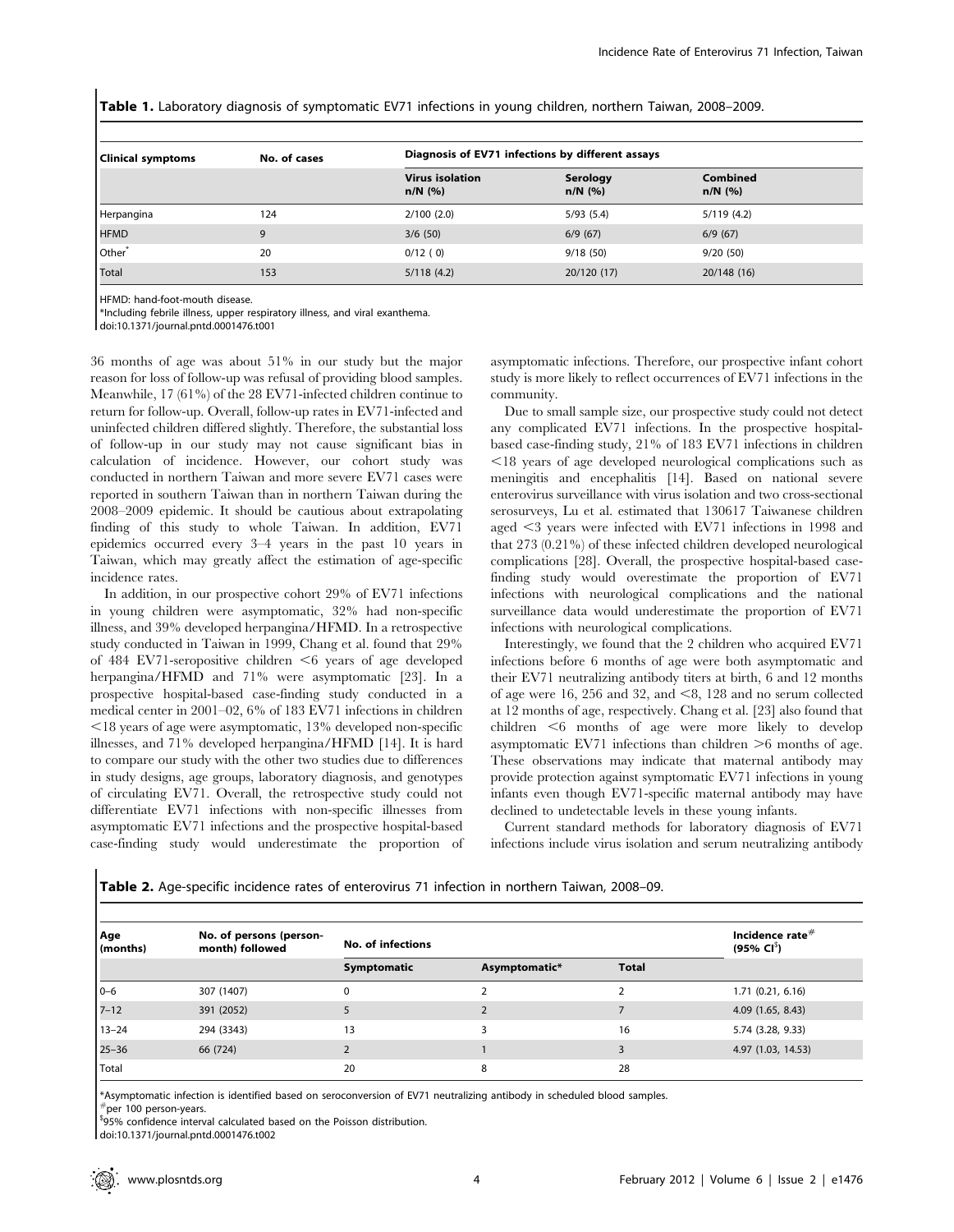Table 3. Cumulative incidence rates of enterovirus 71 infection in northern Taiwan, 2008-09.

| Age of blood<br>collection (months) | No. of children<br>followed | No. of infections by age (months) |          |           |           |              | <b>Cumulative incidence</b><br>rate*<br>(95% CI <sup>#</sup> ) |
|-------------------------------------|-----------------------------|-----------------------------------|----------|-----------|-----------|--------------|----------------------------------------------------------------|
|                                     |                             | $0 - 6$                           | $7 - 12$ | $13 - 24$ | $25 - 36$ | <b>Total</b> |                                                                |
| 16                                  | 307                         |                                   |          |           |           | ำ            | $0.65$ (0.08, 2.33)                                            |
| 12                                  | 391                         |                                   |          |           |           | 8            | 2.05(0.89, 3.99)                                               |
| 124                                 | 294                         |                                   | З        | 16        |           | 19           | 6.46 (3.94, 9.91)                                              |
| 36                                  | 66                          |                                   |          |           |           | 10           | 15.15 (7.51, 26.10)                                            |

\*per 100 persons.

#95% confidence interval was calculated based on the binominal exact distribution.

doi:10.1371/journal.pntd.0001476.t003

testing. In the hospital-based case finding study, serum neutralizing antibody testing  $(\geq 4$ -fold rise) was more sensitive than virus isolation for detecting EV71 infections [12], which was consistent with the finding of our infant cohort study. However, the serum neutralizing antibody testing needs to collect paired sera, which are not always available. Several studies have found that serum IgM tests based on single clinical specimen were more sensitive than virus isolation for detecting EV71 infections but had a major drawback of high false positives, especially for patients infected with Coxsackievirus A16 [29,30]. In addition, molecular tests based on single clinical specimen were also more sensitive than virus isolation for detecting EV71 infections but had a major limitation of high cost [31–33]. Our cohort study collected serial sera to detect EV71 infections and would also be more sensitive than molecular tests based on a single clinical specimen. Overall, enterovirus surveillance systems based only on virus isolation for detecting EV71 infections would significantly underestimate disease burdens of EV71 infections [7–9]. However, after introducing vaccines, vaccinated children would possess EV71 antibodies which would confound serological diagnosis of EV71 infection so it would be necessary to detect and serotype enteroviruses using virus isolation and molecular methods. Overall, harmonized and integrated laboratory diagnosis methods are urgently needed to make national enterovirus surveillance data comparable [12].

Like poliomyelitis viruses, vaccination would be the most costeffective intervention to prevent EV71-related diseases in endemic countries. In Taiwan, the target population of EV71 vaccines has been identified to be infants  $\leq 6$  months of age [23,24]. Our

#### References

- 1. Bible JM, Pantelidis P, Chan PK, Tong CY (2007) Genetic evolution of enterovirus 71: epidemiological and pathological implications. Rev Med Virol 17: 371–379.
- 2. Schmidt NJ, Lennette EH, Ho HH (1974) An apparently new enterovirus isolated from patients with disease of the central nervous system. J Infect Dis 129: 304–309.
- 3. Huang MC, Wang SM, Hsu YW, Lin HC, Chi CY, et al. (2006) Long-term cognitive and motor deficits after enterovirus 71 brainstem encephalitis in children. Pediatrics 118: e1785–1788.
- 4. Chang LY, Huang LM, Gau SS, Wu YY, Hsia SH, et al. (2007) Neurodevelopment and cognition in children after enterovirus 71 infection. N Engl J Med 356: 1226–1234.
- 5. Shindarov LM, Chumakov MP, Voroshilova MK, Bojinov S, Vasilenko SM, et al. (1979) Epidemiological, clinical, and pathomorphological characteristics of epidemic poliomyelitis-like disease caused by enterovirus 71. J Hyg Epidemiol Microbiol Immunol 23: 284–295.
- 6. Nagy G, Takatsy S, Kukan E, Mihaly I, Domok I (1982) Virological diagnosis of enterovirus type 71 infections: experiences gained during an epidemic of acute CNS diseases in Hungary in 1978. Arch Virol 71: 217–227.
- 7. Chan LG, Parashar UD, Lye MS, Ong FG, Zaki SR, et al. (2000) Deaths of children during an outbreak of hand, foot, and mouth disease in sarawak,

prospective infant cohort study has found that EV71-related HFMD/herpangina is a suitable endpoint of vaccine efficacy trials in Taiwan. In addition, the cumulative incidence rate of EV71 infections during an EV71 epidemic was about 15% by 36 months of age, and 29% of EV71 infections were asymptomatic in young children, that are critical for designing vaccine clinical trials. Several organizations are planning clinical trials of EV71 vaccines in Asia; and EV71 vaccines could be available in the near future [12]. To successfully introduce EV71 vaccines in epidemic areas, each country needs to well characterize its EV71 epidemiology [34,35]. Our prospective infant cohort study would be helpful to other countries for understanding their EV71 epidemiology.

## Supporting Information

Checklist S1 STROBE checklist. (DOC)

## Acknowledgments

The authors thank the referring physicians and mothers of participating infants. The authors also thank Mark Swofford for manuscript review and the Taiwan Centers for Disease Control for providing virus strains.

#### Author Contributions

Conceived and designed the experiments: M-SL T-YL. Performed the experiments: P-SC S-TL M-LH K-CT. Analyzed the data: M-SL G-YL. Contributed reagents/materials/analysis tools: P-SC S-TL M-LH K-CT T-YL. Wrote the paper: M-SL.

malaysia: clinical and pathological characteristics of the disease. For the Outbreak Study Group. Clin Infect Dis 31: 678–683.

- 8. Ho M, Chen ER, Hsu KH, Twu SJ, Chen KT, et al. (1999) An epidemic of enterovirus 71 infection in Taiwan. Taiwan Enterovirus Epidemic Working Group. N Engl J Med 341: 929–935.
- 9. Chan KP, Goh KT, Chong CY, Teo ES, Lau G, et al. (2003) Epidemic hand, foot and mouth disease caused by human enterovirus 71, Singapore. Emerg Infect Dis 9: 78–85.
- 10. Zhang Y, Tan XJ, Wang HY, Yan DM, Zhu SL, et al. (2009) An outbreak of hand, foot, and mouth disease associated with subgenotype C4 of human enterovirus 71 in Shandong, China. J Clin Virol 44: 262–267.
- 11. World Health Organization (2008) Outbreak news. Enterovirus, China. Wkly Epidemiol Rec 83: 169–170.
- 12. Lee MS, Chang LY (2010) Development of enterovirus 71 vaccines. Expert Rev Vaccines 9: 149–156.
- 13. Lin TY, Twu SJ, Ho MS, Chang LY, Lee CY (2003) Enterovirus 71 outbreaks, Taiwan: occurrence and recognition. Emerg Infect Dis 9: 291–293.
- 14. Chang LY, Tsao KC, Hsia SH, Shih SR, Huang CG, et al. (2004) Transmission and clinical features of enterovirus 71 infections in household contacts in Taiwan. JAMA 291: 222–227.